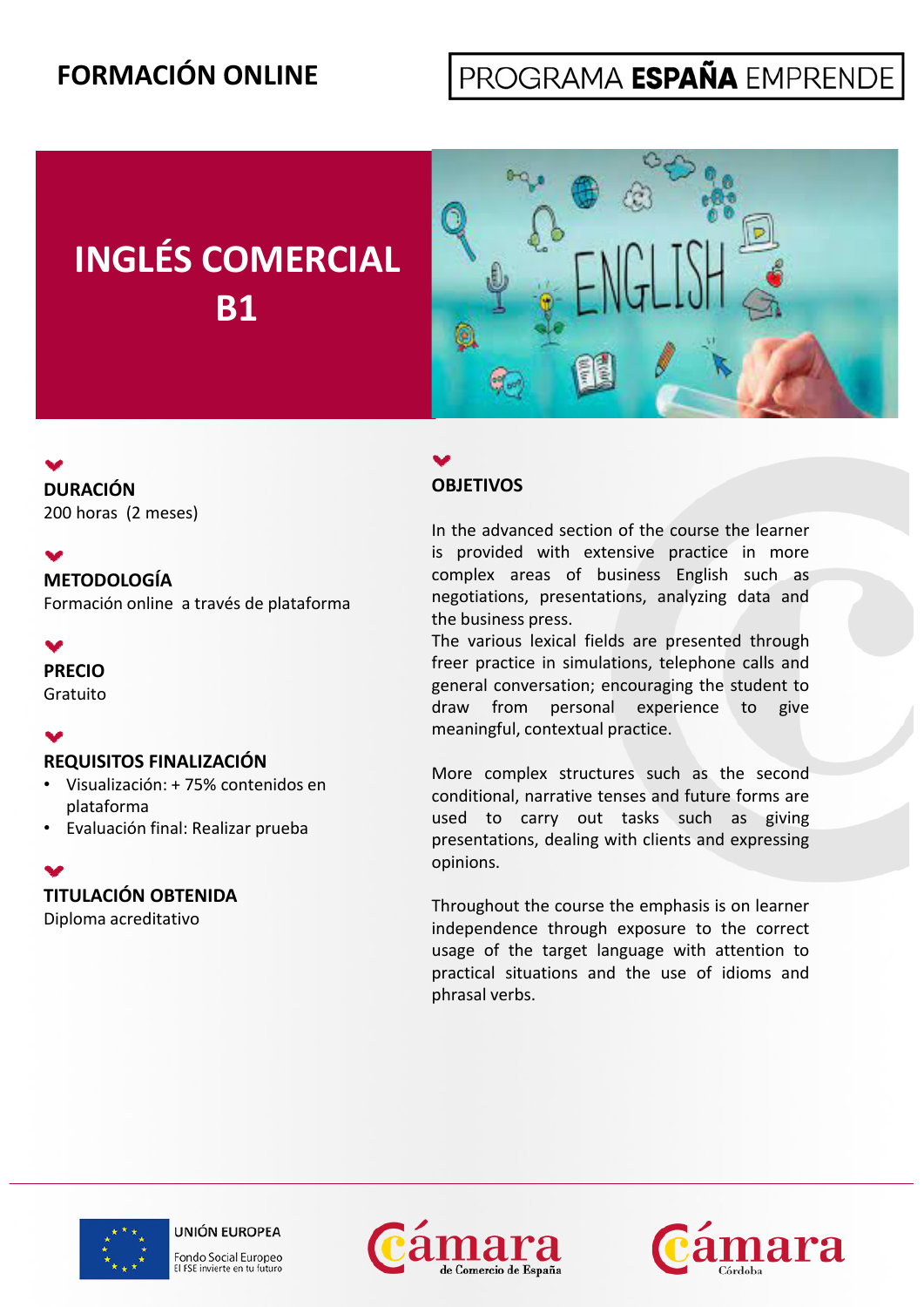### **Programa**

#### **1.- A TRADE FAIR - WATCH OUT FOR YOUR COMPETITORS (BRITISH VERSION).**

In this lesson the student will learn about how to set up a stand at a trade fair and how competitors react to the company´s product campaign.

In addition, the student will practice the vocabulary related to this topic, which presents and consolidates the language of trade fairs and marketing stands, pros and cons, deciding tasks and responsibilities, standard procedure at trade fairs and unique selling points for the products they market and sell, in context using everyday language of definition and clarification.

#### **2.- A TRADE FAIR - WATCH OUT FOR YOUR COMPETITORS.**

This lesson will show the learner how a group of trade fair staff discuss positioning and setting up their stand and planning their work at a trade fair

The student will listen and watch the staff discuss issues connected with law, product protection and security.

The learner will see and understand the reaction to a complicated situation that requires calling security for help.

The student will dub and record the talent of choice in the movie to practice intonation, stress and pronunciation. In this way the student will be involved in a real life dialogue that improves intonation and emphasis.

The vocabulary in this unit presents and consolidates the language of trade fairs and marketing stands, pros and cons, deciding tasks and responsibilities, standard procedure at trade fairs and unique selling points for the products they market and sell in context, using everyday language of definition and clarification.

At the end of the lesson the learner **(BRITISH VERSION).** The completes the tests to see what was learned from the unit with different activities that match images, useful words and expressions.

#### **3.- PRESENTING A COMPANY.**

An introduction to the language of f better presentations, referring to graphics and charts.

> Listen to an example of a short presentation.

> Guided speaking practice: presenting a small company using given information.

#### **4.- DEALING WITH CLIENTS.**

Extended speaking practice. Making and dealing with complaints over the telephone.

Making suggestions: We could…, how about..? What if..?

fair. Apologising: I'm terribly sorry, I'm afraid, I m and I make the Magnetic Muslim and I material in the Ma agree, I see your point.

#### **5.- HOW MUCH?**

Practice using large numbers and saying complete dates.

Role-play a face to face meeting to negotiate prices.

Negotiating phrases: We could agree to that if…, would you be prepared to…?, that sounds fair enough, I think that's reasonable.